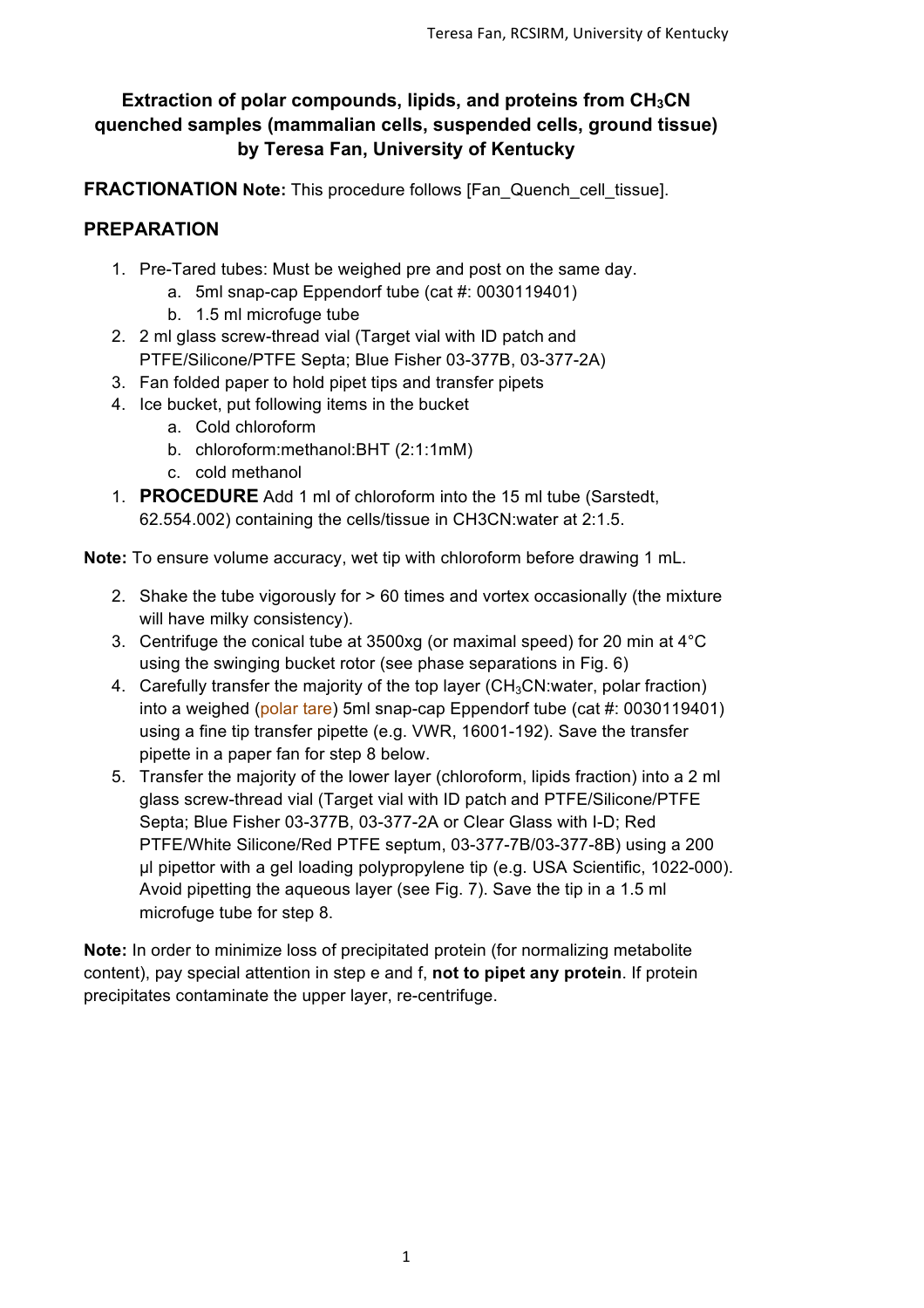

6. Reduce the volume of the lipid phase, placing the 2 ml glass vials in a vacuum centrifuge (Eppendorf Vacufuge) for 20-30 min.

**Note:** Vacuum centrifuge must be located in a chemical fume hood. Ensure lipids don't dry out completely, otherwise lipids will warm up due to friction in vacufuge and become oxidized.

- 7. Transfer the remaining protein precipitate along with a small amount of both layers into a 1.5 ml microfuge tube (tare weight recorded with a 4-place, 0.01 mg resolution balance, e.g. Mettler Toledo AX 105) Protein tare
	- a. Mix the protein residue by pipetting it with a 1 ml pipettor (if precipitates are chunky, cut 1 ml tips with razor blade to make a wider opening), set pipette to 0.5ml, so tip doesn't have protein all over and it's easier to recover as much protein as possible
	- b. Aspire the mixed middle protein fraction into a pretared 1.5 ml microfuge tube
	- c. Wash the 15 ml tube with 200-500 µl (depending on how much precipitate is left) of chloroform:methanol:BHT (2:1:1mM)
	- d. Pool wash with the middle fraction (1.5 ml tube) and shake rigorously again to extract remaining lipids from the precipitate

**Note:** CH<sub>3</sub>CN-chloroform mixture is not as effective in extracting lipids as chloroform-methanol mixture based on FT-MS analysis. BHT is antioxidant in order to preserve poly unsaturated FA.

- 8. Centrifuge the middle part in the 1.5 ml tube again to separate layers
	- a. Centrifuge the 1.5 ml tube using the Eppendorf centrifuge in room 335 at the maximum speed (14000 rpm) for 20 min at 4°C.
	- b. Transfer the upper layer into the same 5 ml vial (polar fraction from step 4) (5ml Eppendorf tube) using the transfer pipet from step 4.
	- c. Transfer the lower layer into the 2 ml glass vial from step 5 using the same gel loading tip.
	- d. The pellet and remaining liquid left in the tube should be less than 50 µl.

**Note:** When removing the lower layer, the upper layer moves down and becomes easier accessible due to conical shape of the tube, take off as much as possible of the upper phase and add it to the 5ml Eppendorf tube from step 4. **Note:** Here can be a stop point. The fractions can be stored in -80°C until the next day.